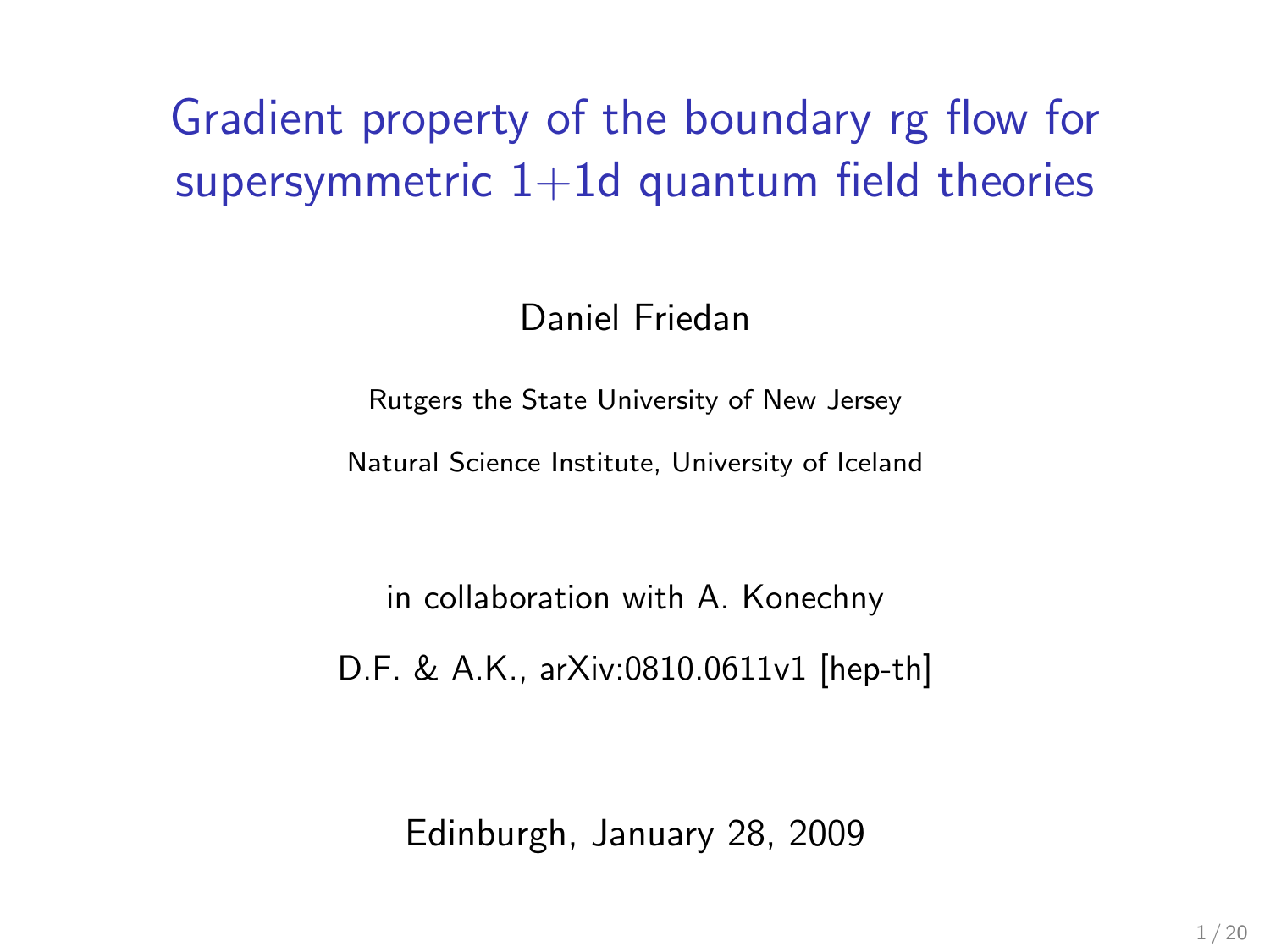1d quantum systems, critical in the bulk

$$
\int_{0}^{\frac{\pi}{2}} \frac{x}{x} dx = \frac{1}{2} \int_{0}^{\frac{\pi}{2}} \frac{1}{x} dx
$$
  
\n
$$
Z = \text{tr } e^{-\beta H} = \text{tr } e^{-H/T}
$$
  
\n
$$
\int \int_{0}^{\pi} \frac{1}{\beta} dx = \ln z (1 - \frac{\pi c}{c}) + \ln z
$$
  
\n
$$
\ln z = \ln z (1 - \frac{\pi c}{c}) + \ln z
$$

The bulk term is determined by bulk conformal invariance  $(c$  being the conformal central charge of the bulk system).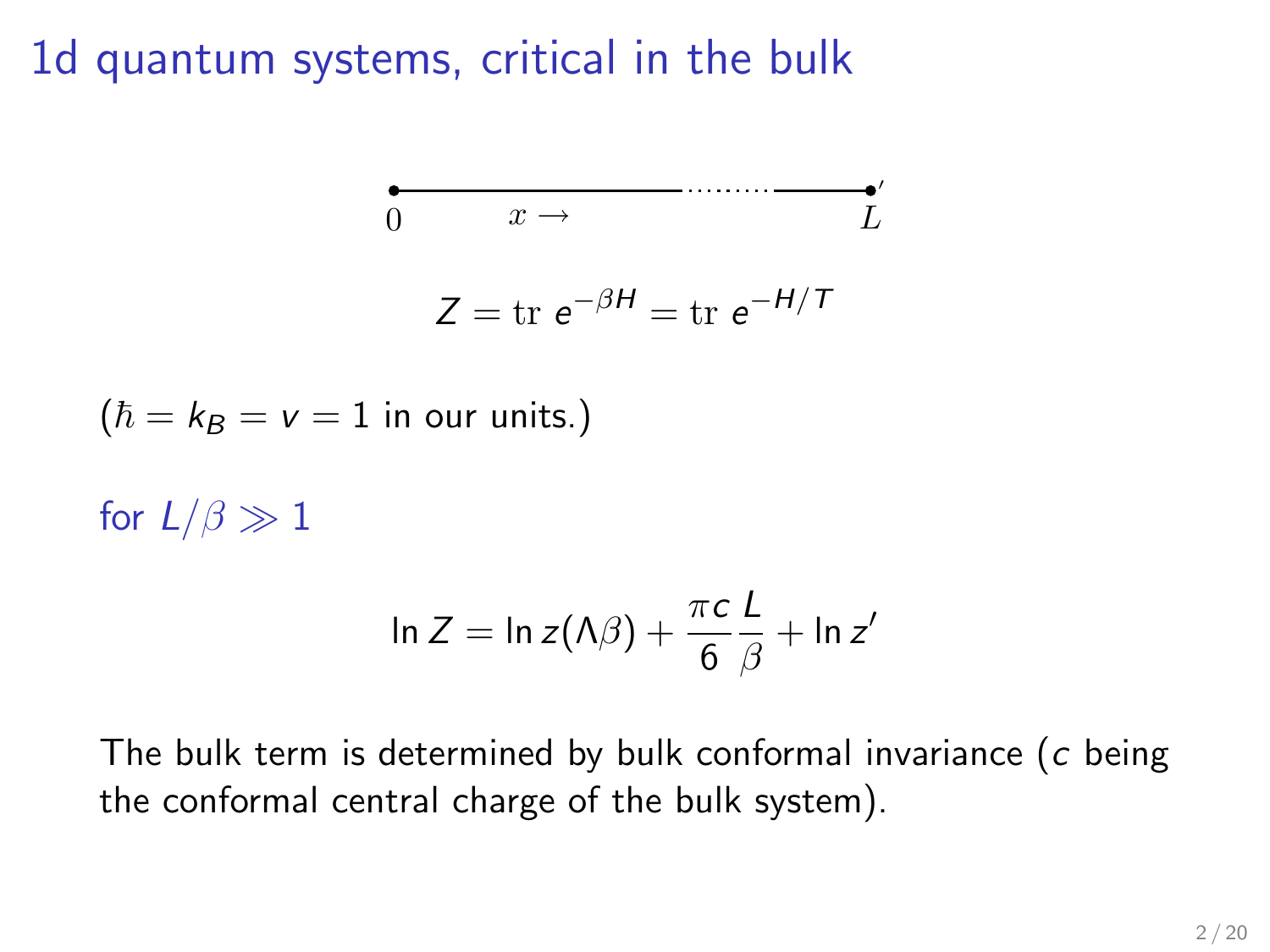## The boundary renormalization group flow

$$
\Lambda \frac{\partial \ln z}{\partial \Lambda} = \beta \frac{\partial \ln z}{\partial \beta} = -T \frac{\partial \ln z}{\partial T} = \beta^{a}(\lambda) \frac{\partial \ln z}{\partial \lambda^{a}}
$$

The  $\lambda^a$  are the boundary coupling constants. They parametrize the space of all boundary conditions for the given bulk system (the space of all boundary qft's for the given bulk system).

When the boundary is at a critical point, i.e.,  $\lambda = \lambda_c$  with  $\beta^{\mathsf{a}}(\lambda_{\mathsf{c}})=0$ , then  $\mathsf z$  is a pure number, independent of  $\beta.$ 

Affleck & Ludwig (1991) called this number  $g$ , the non-integer degeneracy. (They called it a "degeneracy" because it can be evaluated at  $\beta = \infty$ , where the partition function counts the ground states).

Their conjecture: for any nontrivial rg trajectory,  $g$  at the UV fixed point ( $T = \infty$ ) is greater than g at the IR fixed point ( $T = 0$ ).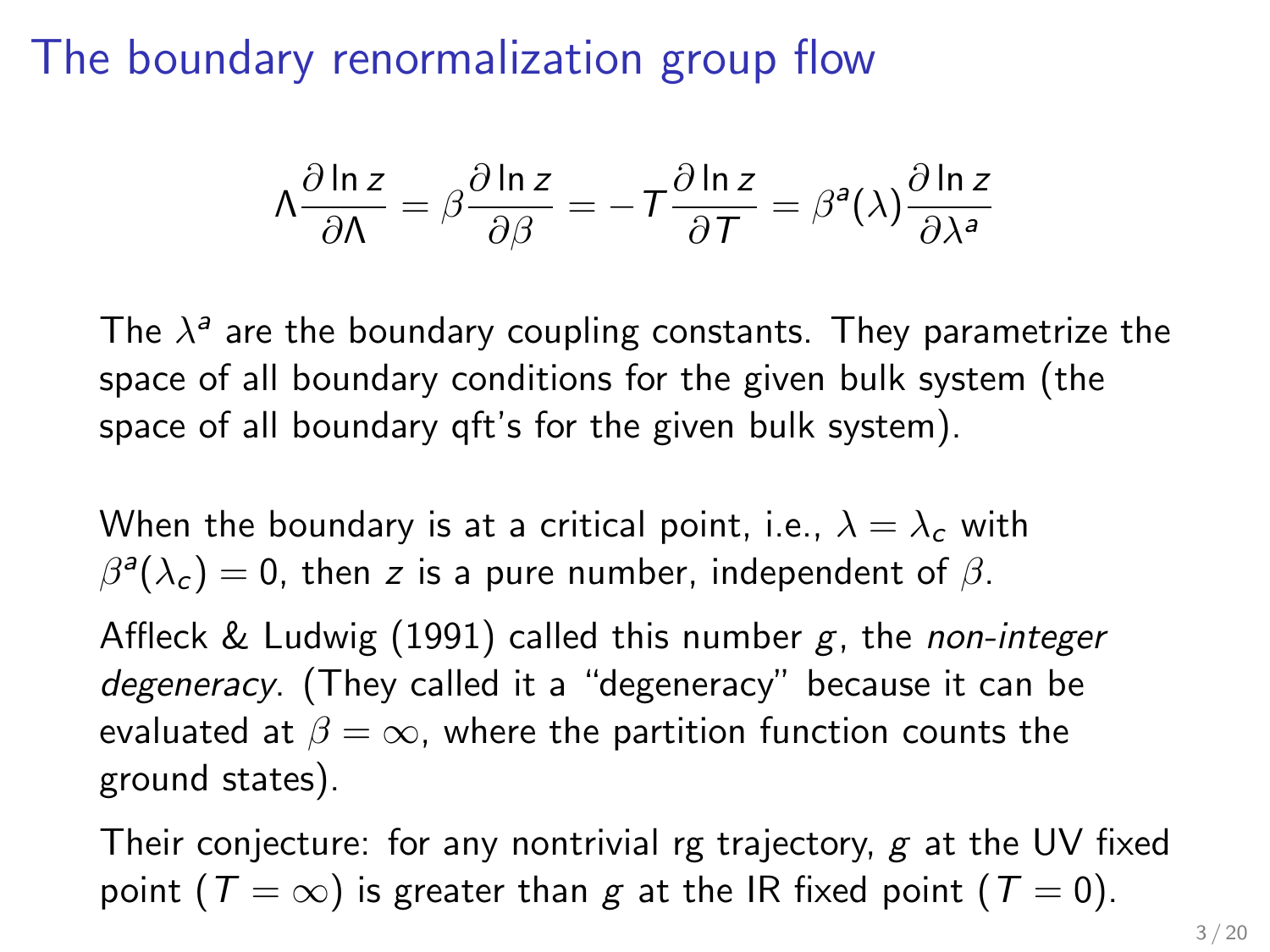## Boundary entropy

entropy of the full system

$$
\mathcal{S} = \left(1 - \beta \frac{\partial}{\partial \beta}\right) \ln Z
$$

#### second law

$$
\beta \frac{\partial S}{\partial \beta} = -\beta^2 \frac{\partial^2 \ln Z}{\partial \beta^2} = -\beta^2 \left( \langle H^2 \rangle - \langle H \rangle^2 \right) < 0
$$

### boundary entropy

$$
S = \left(1 - \beta \frac{\partial}{\partial \beta}\right) \left(\ln z + \frac{\pi c}{6} \frac{L}{\beta} + \ln z'\right) = s + \frac{\pi c}{3} \frac{L}{\beta} + s'
$$

$$
s = \left(1 - \beta \frac{\partial}{\partial \beta}\right) \ln z
$$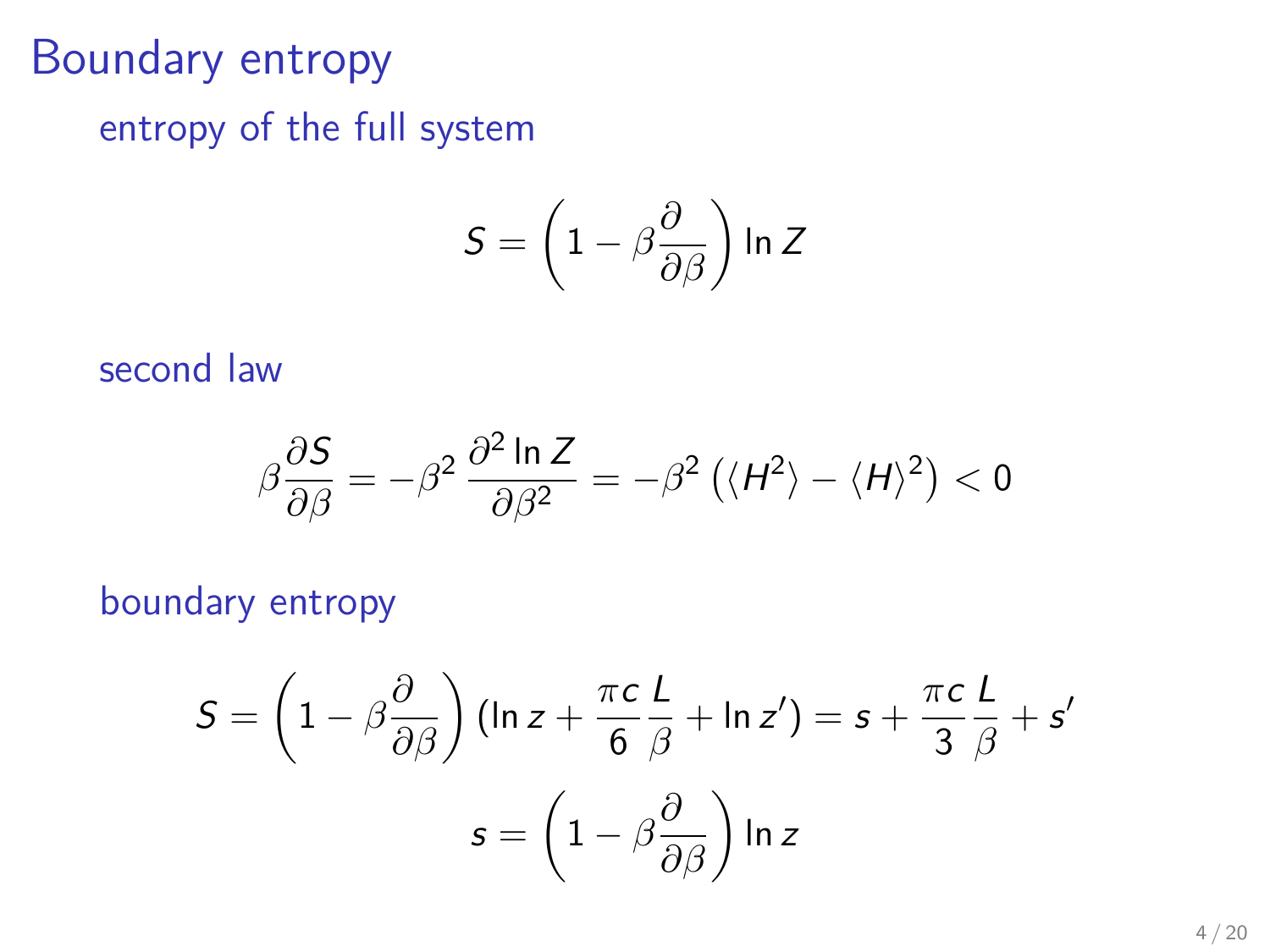# Gradient formula for the boundary entropy [D.F. & A.K., 2004]

$$
\frac{\partial s}{\partial \lambda^a} = -g_{ab}(\lambda) \beta^b(\lambda)
$$

$$
g_{ab}(\lambda) = \beta \int_0^\beta d\tau \, [1 - \cos(2\pi \tau/\beta)] \, \langle \phi_a(-i\tau) \phi_b(0) \rangle_c
$$

where the  $\phi_a(t)$  are the boundary operators

$$
\frac{\partial \ln z}{\partial \lambda^a} = \beta \langle \phi_a \rangle
$$

#### assumptions

- $\blacktriangleright$  bulk conformal invariance
- $\triangleright$  canonical UV behavior (as at a UV fixed point)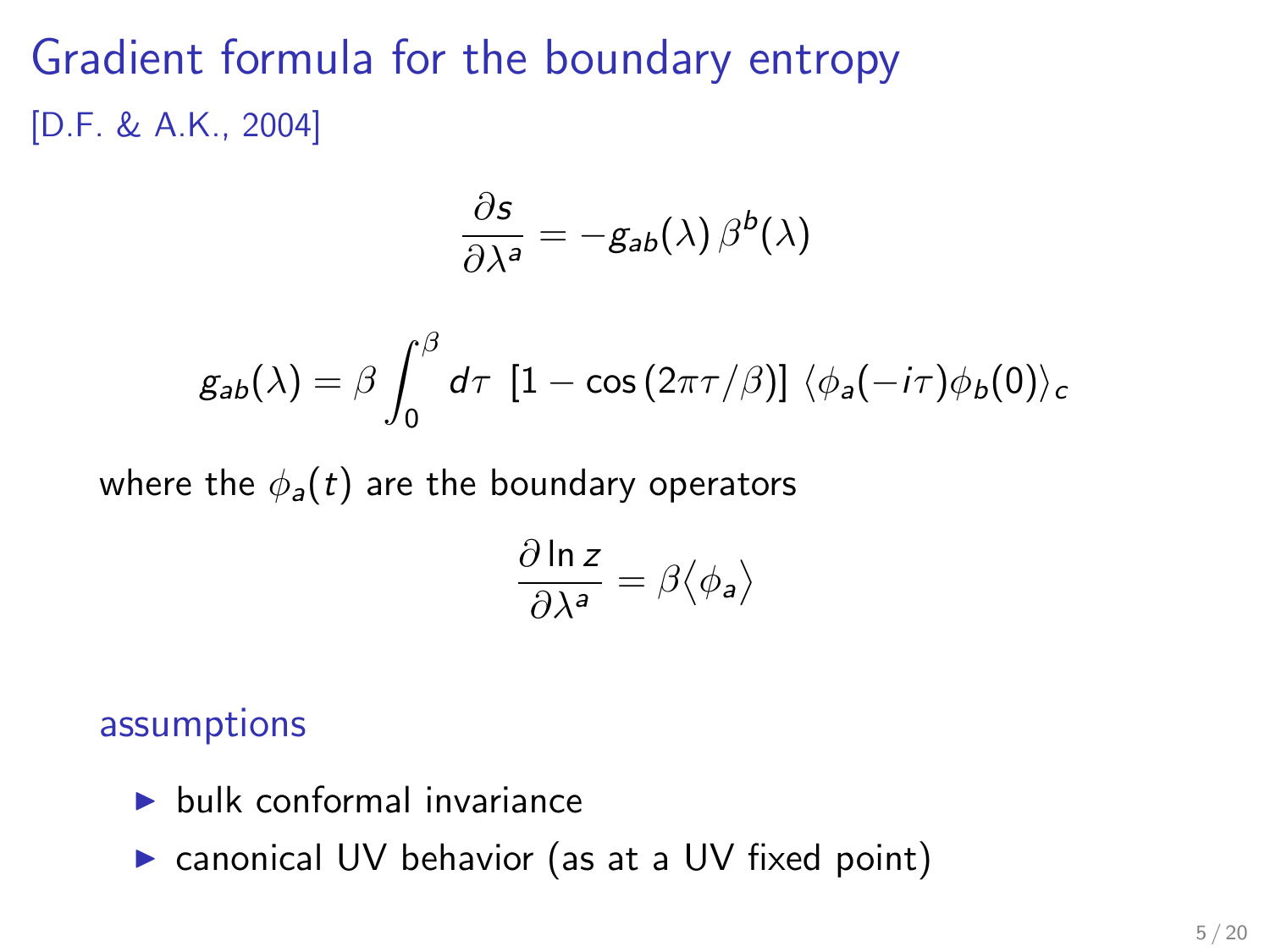second law of boundary thermodynamics

$$
\beta\frac{\partial s}{\partial \beta}=\Lambda\frac{\partial s}{\partial \Lambda}=\beta^a\frac{\partial s}{\partial \lambda^a}=-\beta^a g_{ab}\beta^b\leq 0
$$

s decreases along the rg flow, and is stationary iff  $\beta^a = 0$ 

In  $g$  decreases from UV fixed point to IR fixed point.

The boundary behaves thermodynamically like an isolated system.

### **Questions**

- $\triangleright$  Why do we need bulk conformal invariance?
- $\triangleright$  Why do we need canonical UV behavior?
- $\blacktriangleright$  Is s bounded below? (in general? for a given bulk? for a given system as  $T \rightarrow 0$ ?)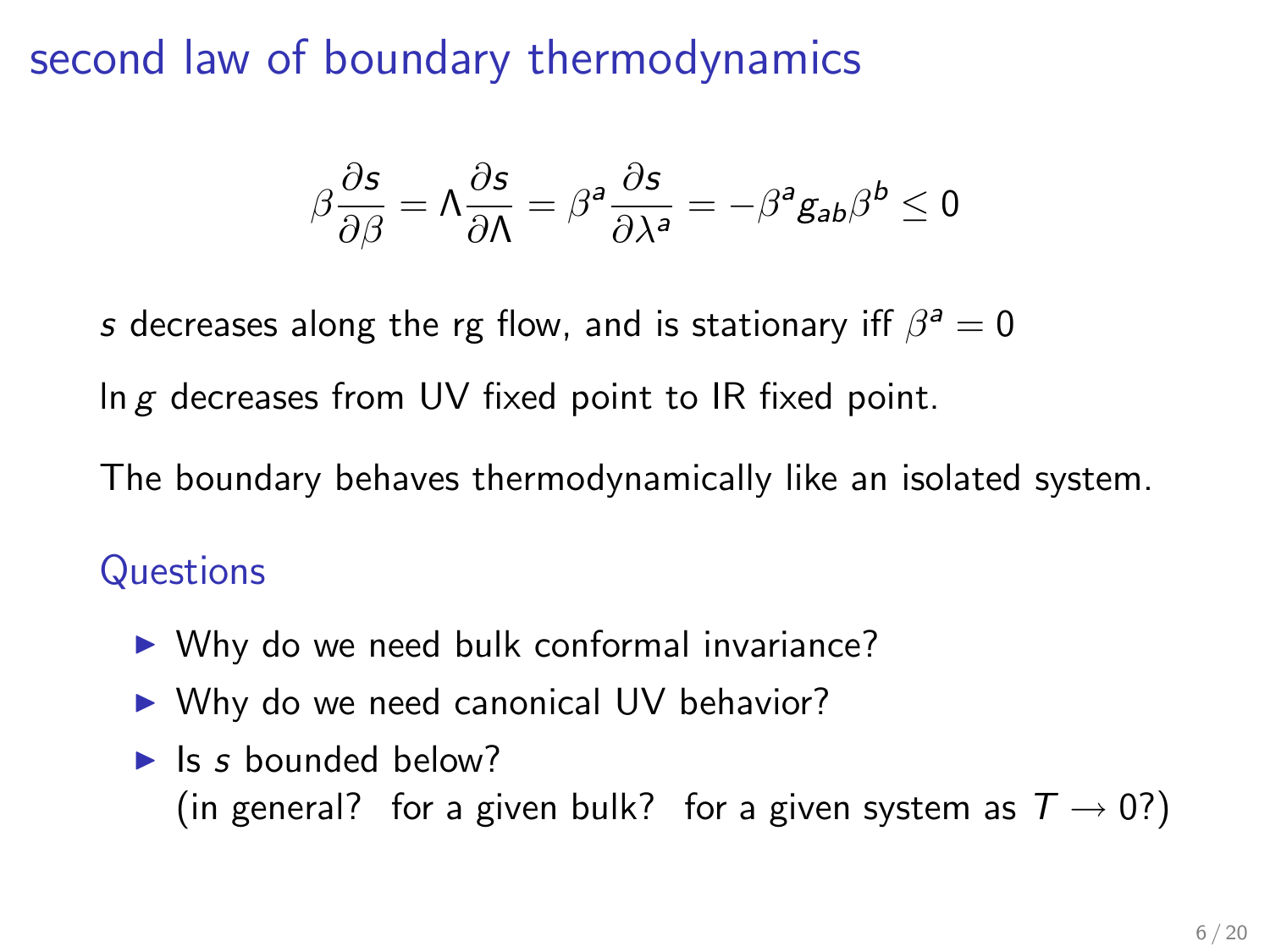Supersymmetric 1d systems, critical in the bulk a conserved fermionic super-charge

$$
H=\hat{Q}^2
$$

positive thermodynamic energy

$$
-\frac{\partial Z}{\partial \beta} = \text{tr}\left(e^{-\beta H}H\right) > 0
$$

(Advertisement: in cond-mat/0505084 and 0505085, I argue that circuits made of bulk-critical quantum wire, joined at boundaries and junctions, would be ideal for asymptotically large-scale quantum computing: the  $c = 24$  monster system in particular.

I define an entropy current operator, and derived circuit laws for the flow of entropy, which I suggest are basic constraints on quantum computation in such circuits.)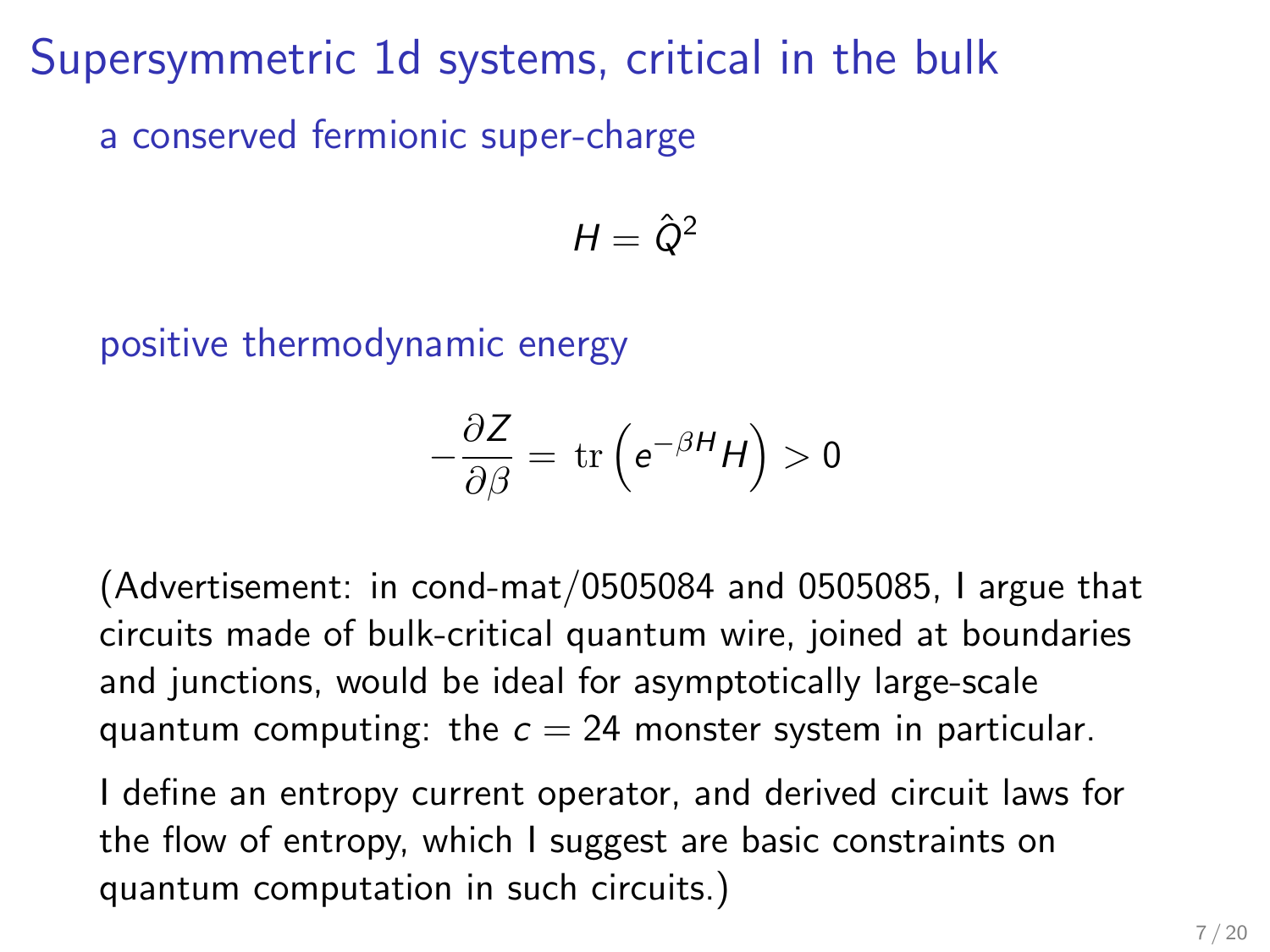A second gradient formula for supersymmetric systems [D.F. & A. K., arXiv:0810.0611v1 [hep-th]]

$$
\frac{\partial \ln z}{\partial \lambda^a} = -g_{ab}^S(\lambda) \beta^b(\lambda)
$$

(the  $\lambda^a$  now restricted to the susy coupling constants)

implying positivity of the susy boundary energy

$$
\Lambda \frac{\partial \ln z}{\partial \Lambda} = \beta \frac{\partial \ln z}{\partial \beta} = \beta^{\mathsf{a}} \frac{\partial \ln z}{\partial \lambda^{\mathsf{a}}} = -\beta^{\mathsf{a}} g_{\mathsf{a}\mathsf{b}}^{\mathsf{S}} \beta^{\mathsf{b}} \le 0
$$

The boundary behaves like an isolated supersymmetric system.

ln z decreases along the rg flow.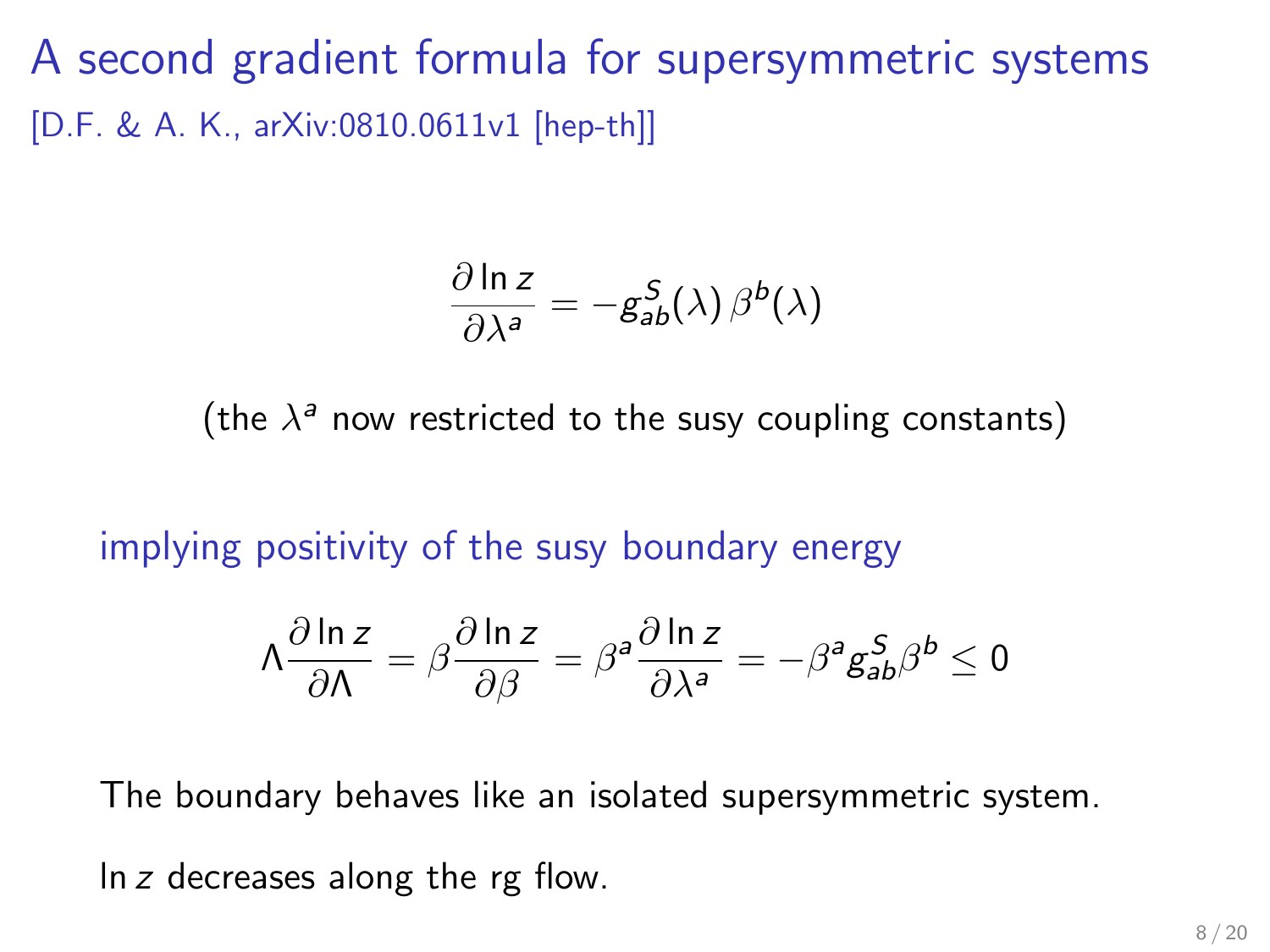Here, I first prove the positivity of the boundary energy

$$
\Lambda \frac{\partial \ln z}{\partial \Lambda} = \beta \frac{\partial \ln z}{\partial \beta} \le 0
$$

then sketch how the gradient formula is proved by the same kind of argument.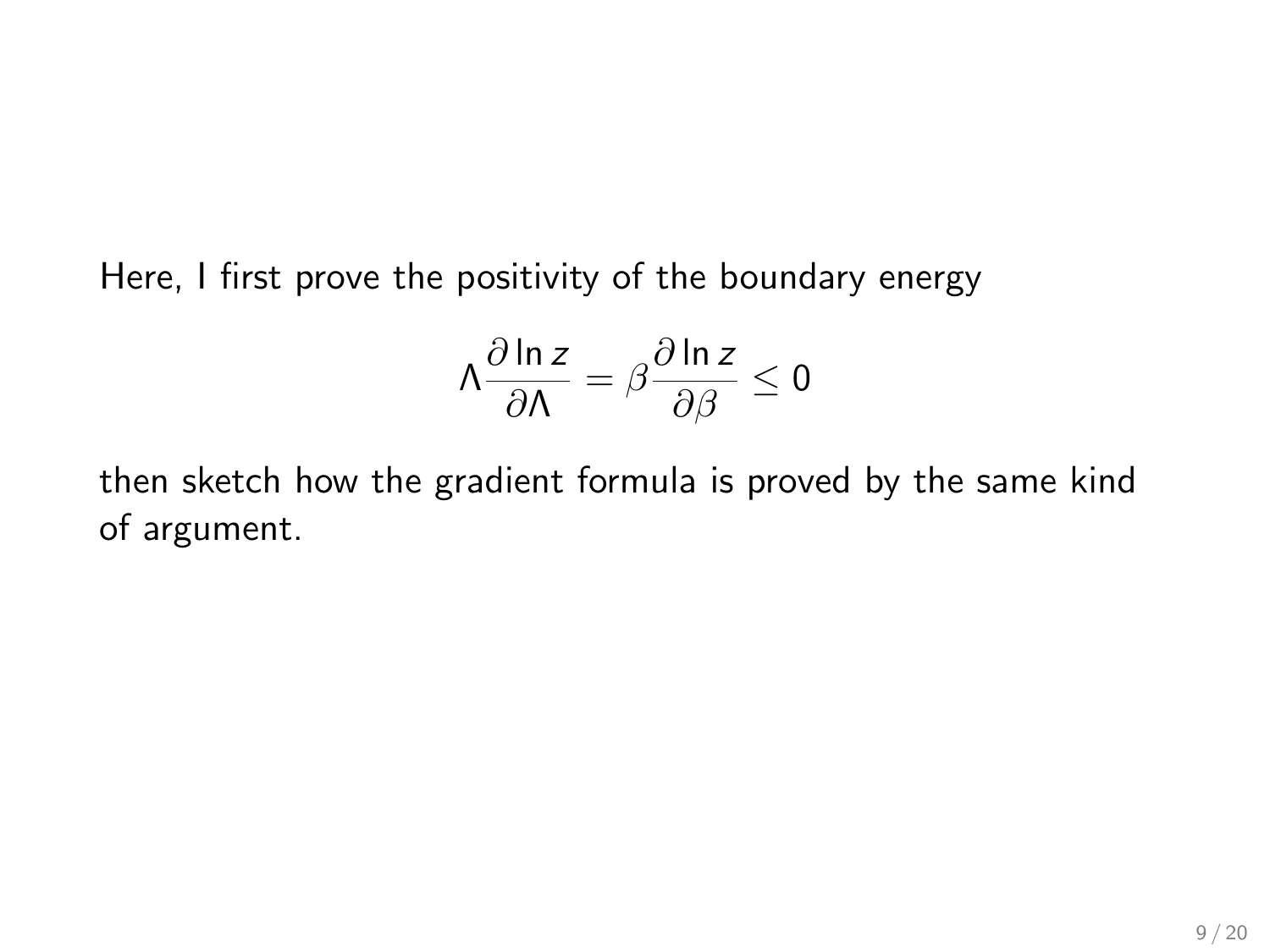### Local densities of energy and super-charge

$$
H = \int_0^L dx \mathcal{H}(t, x)
$$

$$
\hat{Q} = \int_0^L dx \hat{\rho}(t, x)
$$

$$
\{\hat{Q},\,\hat{\rho}(t,x)\}=2\mathcal{H}(t,x)
$$

#### local conservation of super-charge

$$
\partial_t \hat{\rho}(t,x) + \partial_x \hat{\jmath}(t,x) = 0
$$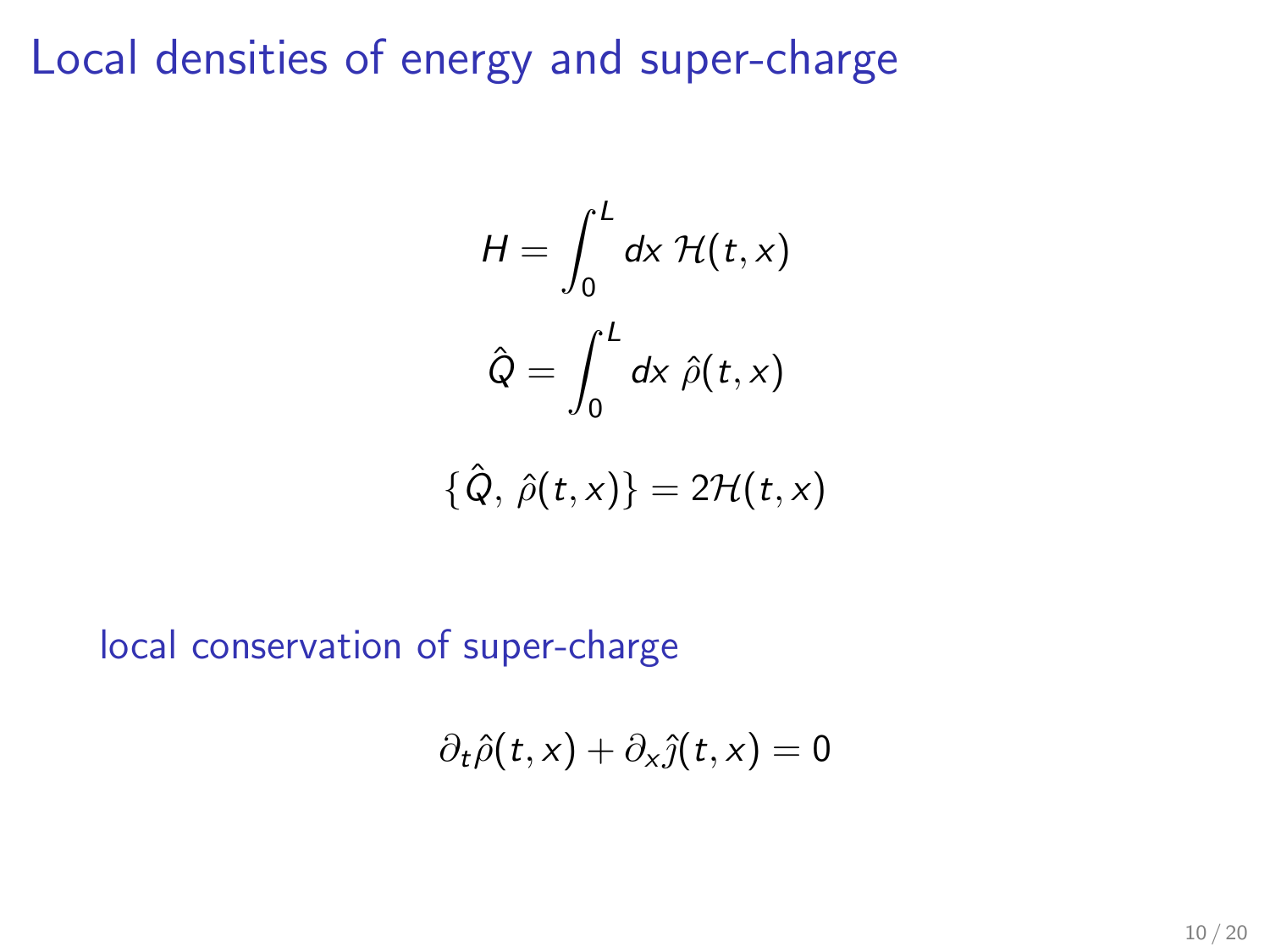# Boundary energy and super-charge

$$
h(t) = \lim_{\epsilon \to 0} \int_0^{\epsilon} dx \mathcal{H}(t, x)
$$

$$
\hat{q}(t) = \lim_{\epsilon \to 0} \int_0^{\epsilon} dx \hat{\rho}(t,x)
$$

$$
\{\hat{Q},\,\hat{q}(t)\}=2h(t)
$$

bulk conformal invariance implies

$$
\langle \mathcal{H}(t,x)\rangle = \frac{\pi c}{6} \frac{1}{\beta} \qquad 0 < x < L
$$

so

$$
-\frac{\partial \ln z}{\partial \beta} = \langle h \rangle
$$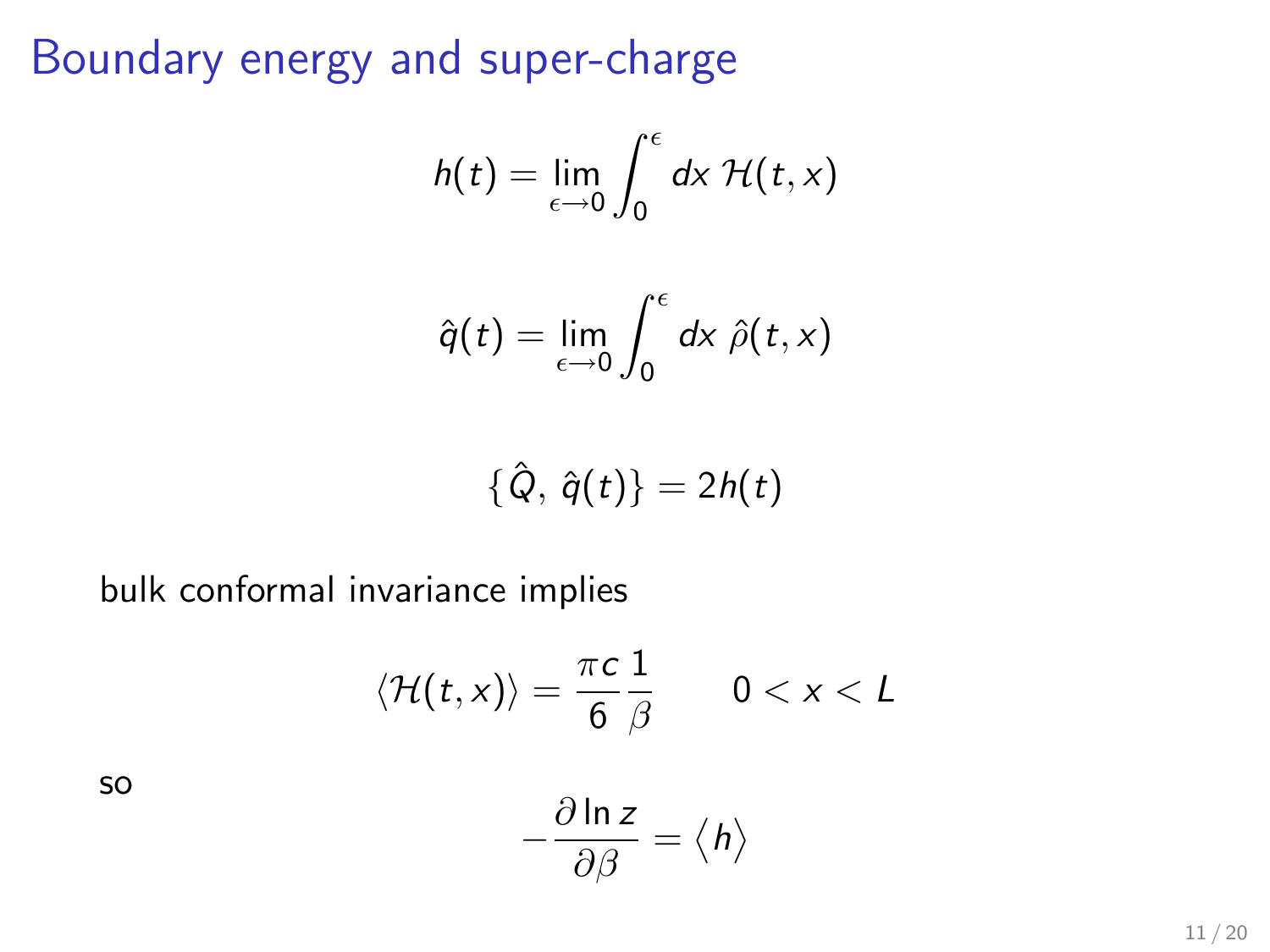Separate  $\hat{Q}$  at  $x = \epsilon > 0$ 

$$
\hat{q}_{\epsilon}(t) = \int_0^{\epsilon} dx \; \hat{\rho}(t, x) \qquad \hat{Q}_{bulk}(t) = \int_{\epsilon}^{L} dx \; \hat{\rho}(t, x)
$$

$$
\hat{Q} = \hat{q}_{\epsilon}(t) + \hat{Q}_{bulk}(t)
$$

locality implies

$$
\{\hat{Q}_{bulk}(0),\,\hat{q}(0)\}=0
$$

so

$$
\langle 2h \rangle = \langle \{Q, \hat{q}(0)\} \rangle = \langle \{\hat{q}_{\epsilon}(0), \hat{q}(0)\} \rangle
$$

but this equation is useless at  $\epsilon=0$ , because  $\big\langle\{\hat{q}(t),\,\hat{q}(0)\}\big\rangle$ is uv divergent at  $t = 0$ .

The boundary cannot be separated from the bulk, in general.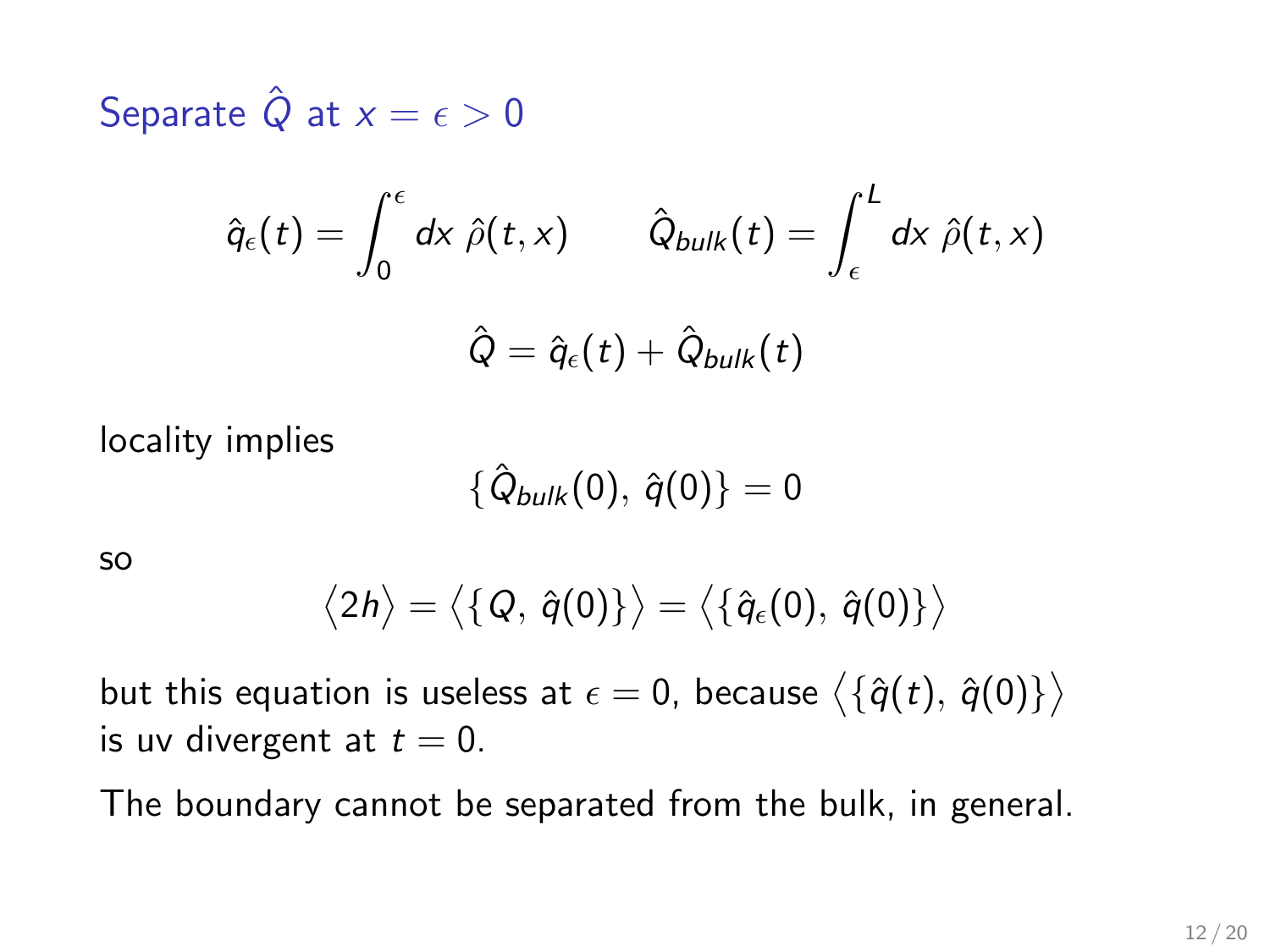# Use bulk super-conformal invariance

define

$$
g_\epsilon(\omega) = \int_{-\infty}^{\infty} dt \ e^{i\omega t} \left\langle \left\{ \hat{q}_\epsilon(t), \ \hat{q}(0) \right\} \right\rangle
$$

$$
G_\epsilon^{\pm}(\omega) = \pm \int_0^{\pm \infty} dt \ e^{i\omega t} \left\langle \left\{ \hat{Q}_{bulk}(t), \ \hat{q}(0) \right\} \right\rangle
$$

so

$$
2\pi\delta(\omega)\langle 2h\rangle=g_\epsilon(\omega)+G_\epsilon^+(\omega)+G_\epsilon^-(\omega)
$$

#### bulk super-conformal invariance implies

$$
G_{\epsilon}^+(i\pi T)=0=G_{\epsilon}^-(-i\pi T)
$$

so

$$
\int \frac{d\omega}{2\pi} \frac{\pi^2 T^2}{\omega^2 + \pi^2 T^2} G_{\epsilon}^{\pm}(\omega) = 0
$$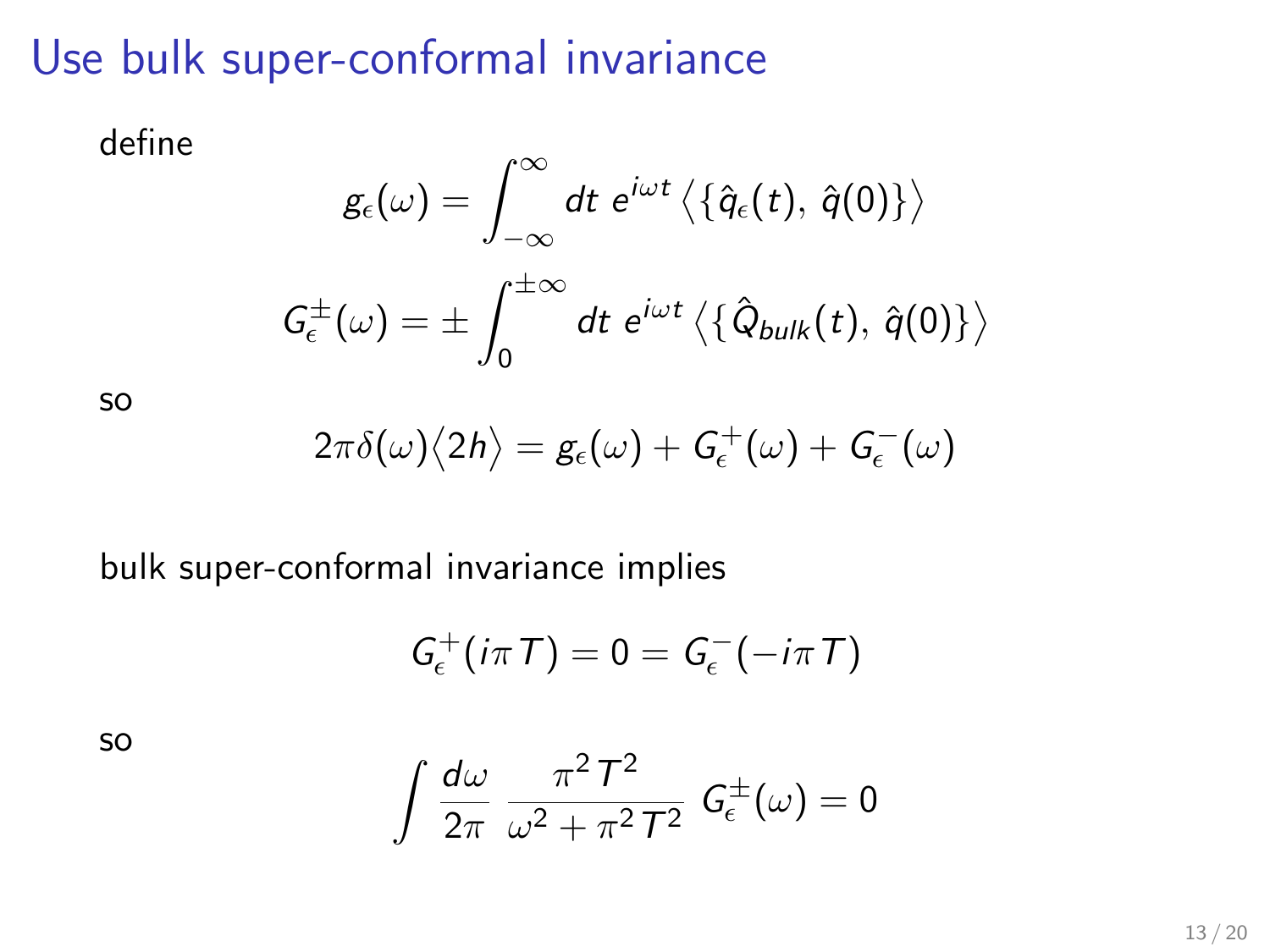so

$$
\langle 2h \rangle = \int \frac{d\omega}{2\pi} \frac{\pi^2 T^2}{\omega^2 + \pi^2 T^2} g_{\epsilon}(\omega)
$$

Now take  $\epsilon \to 0$ :

$$
g(\omega)=\int_{-\infty}^{\infty}dt\,\,e^{i\omega t}\left\langle \left\{ \widehat{q}(t),\,\widehat{q}(0)\right\} \right\rangle
$$

$$
\beta \frac{\partial \ln z}{\partial \beta} = -\beta \langle h \rangle = -\frac{\beta}{2} \int \frac{d\omega}{2\pi} \frac{\pi^2 T^2}{\omega^2 + \pi^2 T^2} g(\omega)
$$

which is UV-finite as long as  $\dim[g(\omega)] < 1$ , i.e.,  $\dim[\hat{q}] < 1$ .

We have  $g(\omega) \ge 0$  and  $g(\omega) = 0$  iff  $\hat{q} = 0$ , so

$$
\beta \frac{\partial \ln z}{\partial \beta} \leq 0
$$

with equality iff the boundary is critical (superconformal).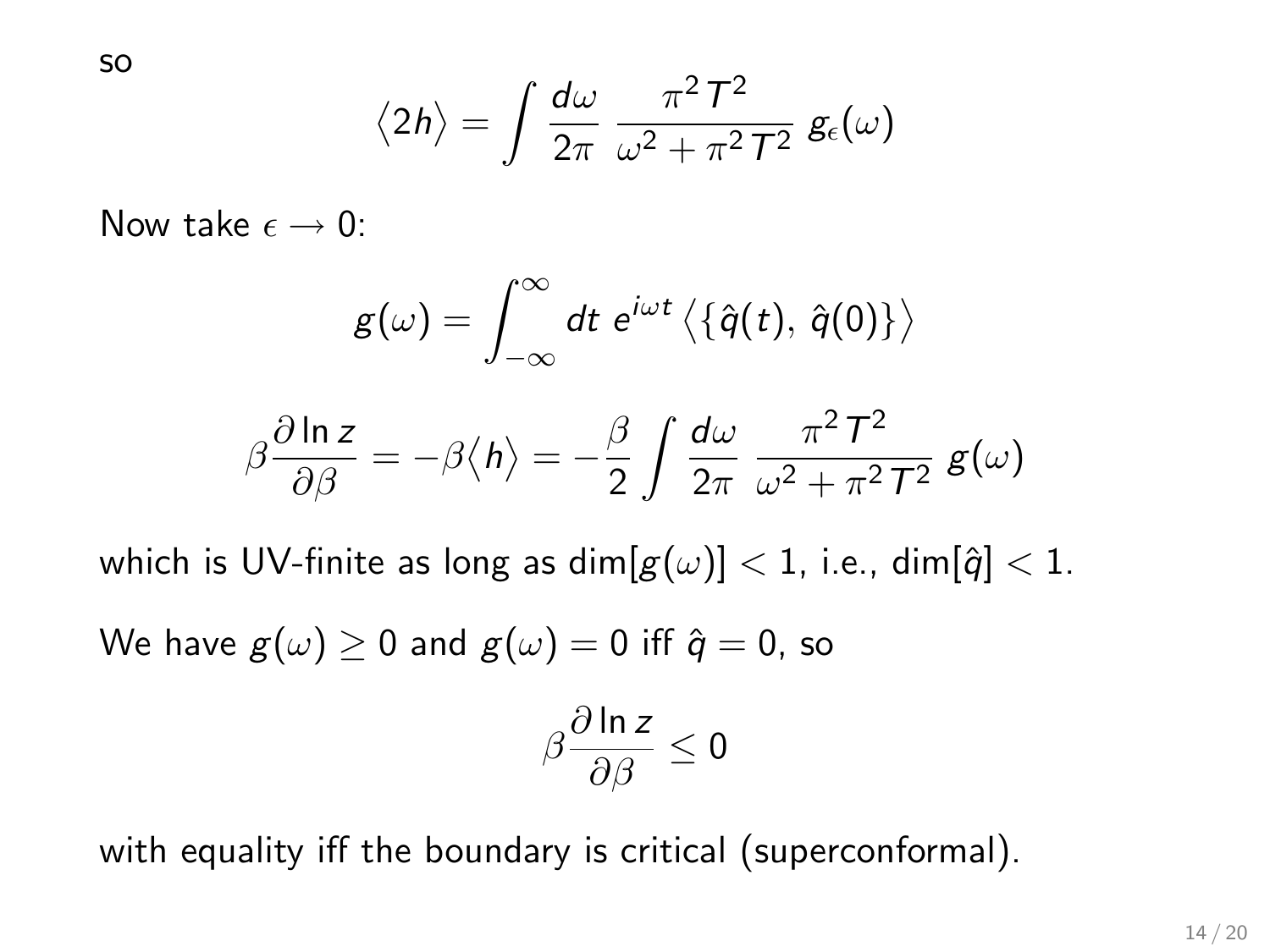The susy gradient formula

boundary fermionic operators

$$
\{\hat{Q},\,\hat{\phi}_a(t)\}=\phi_a(t)
$$

boundary beta-functions

$$
\hat{q} = -2\beta^a \hat{\phi}_a
$$

$$
h=\frac{1}{2}\{\hat{Q},\,\hat{q}\}=-\beta^a\phi_a
$$

$$
\Lambda \frac{\partial \ln z}{\partial \Lambda} = \beta \frac{\partial \ln z}{\partial \beta} = -\beta \langle h \rangle = \beta \langle \beta^a \phi_a \rangle = \beta^a \frac{\partial \ln z}{\partial \lambda^a}
$$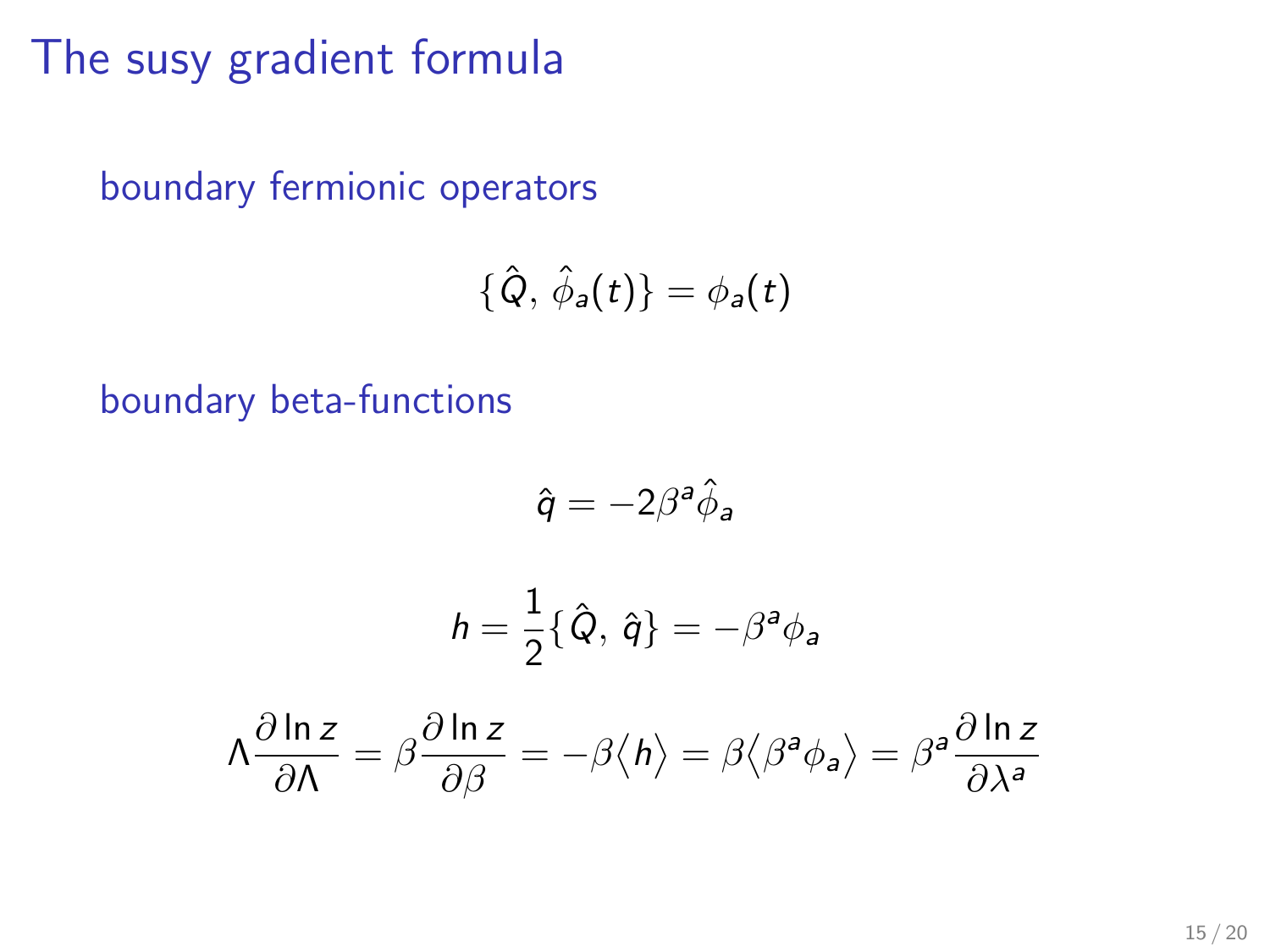$$
\langle \phi_{a} \rangle = \langle \{\hat{Q}, \hat{\phi}_{a}(0)\} \rangle = \langle \{\hat{q}_{\epsilon}(t) + \hat{Q}_{bulk}(t), \hat{\phi}_{a}(0)\} \rangle
$$

$$
g_a(\omega) = \int_{-\infty}^{\infty} dt \ e^{i\omega t} \langle {\hat{q}(t), \hat{\phi}_a(0)} \rangle
$$
  
= 
$$
\int_{-\infty}^{\infty} dt \ e^{i\omega t} \langle {-2\beta^b \hat{\phi}_b(t), \hat{\phi}_a(0)} \rangle
$$
  
= 
$$
-2\beta^b g_{ab}(\omega)
$$

$$
\langle \phi_a \rangle = \int \frac{d\omega}{2\pi} \frac{\pi^2 T^2}{\omega^2 + \pi^2 T^2} g_a(\omega)
$$

$$
= -2\beta^b \int \frac{d\omega}{2\pi} \frac{\pi^2 T^2}{\omega^2 + \pi^2 T^2} g_{ab}(\omega)
$$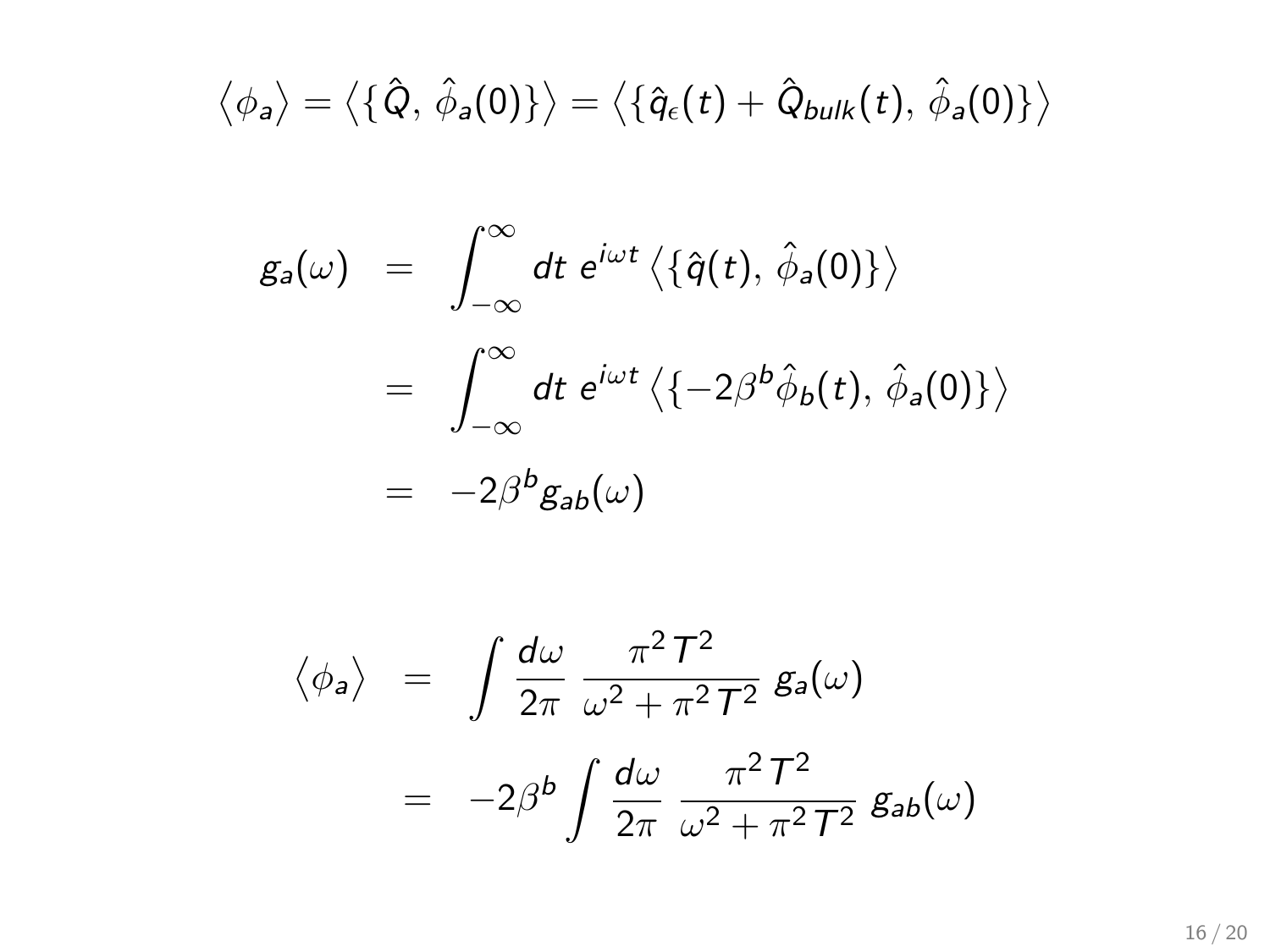$$
\frac{\partial \ln z}{\partial \lambda^a} = -g_{ab}^S \beta^b
$$

$$
g_{ab}(\omega) = \int_{-\infty}^{\infty} dt \ e^{i\omega t} \langle {\hat{\phi}_b(t), \hat{\phi}_a(0)} \rangle
$$

$$
g_{ab}^{S} = 2\beta \int \frac{d\omega}{2\pi} \frac{\pi^{2} T^{2}}{\omega^{2} + \pi^{2} T^{2}} g_{ab}(\omega)
$$
  
=  $\pi \int dt e^{-\pi |t| T} \langle {\hat{\phi}_{b}(t), \hat{\phi}_{a}(0)} \rangle$   
=  $2\pi \int_{0}^{\beta} d\tau \sin \left(\frac{\pi \tau}{\beta}\right) \langle \hat{\phi}_{b}(-i\tau), \hat{\phi}_{a}(0) \rangle$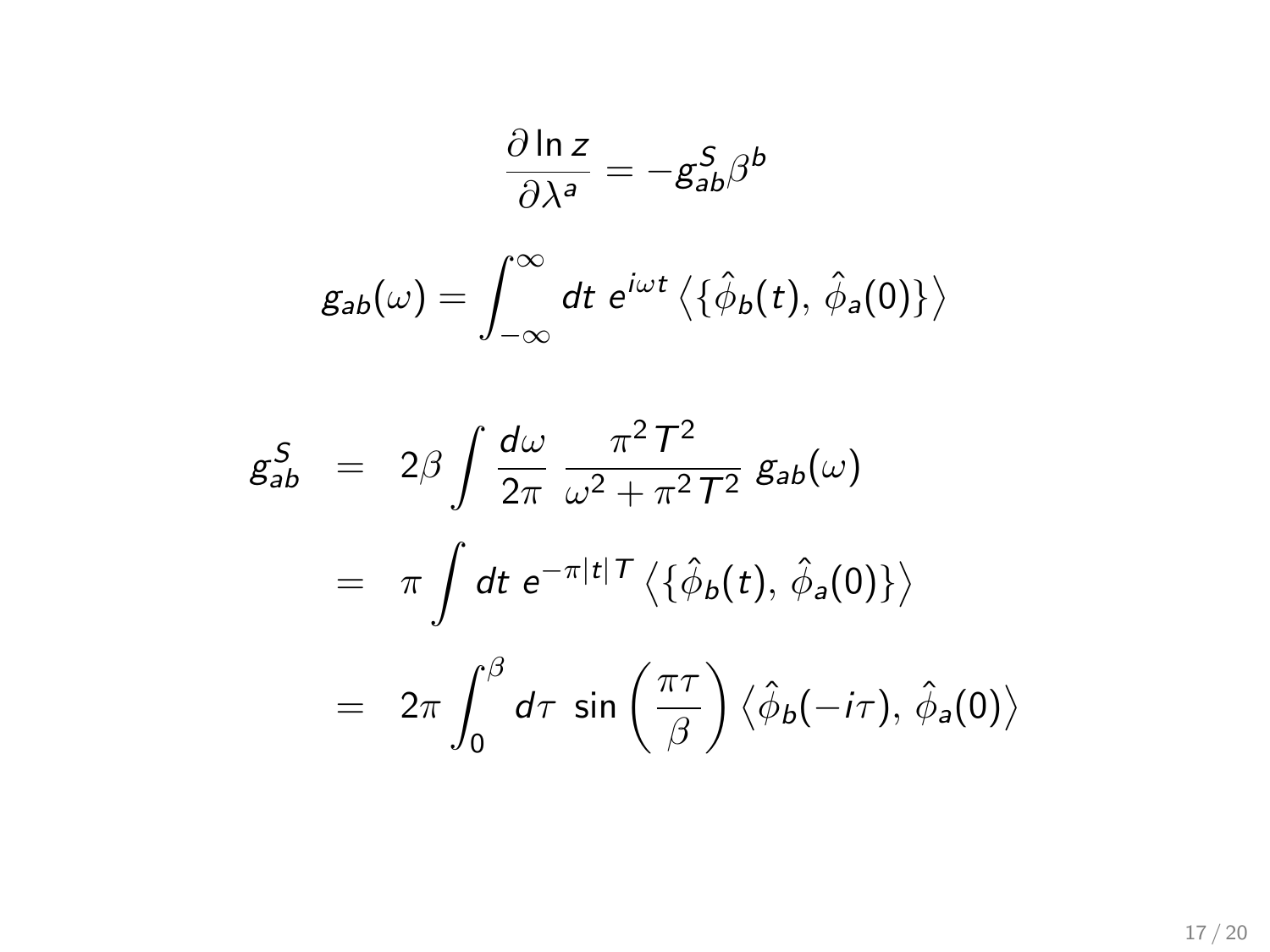## Some questions

- 1. Why do we need bulk conformal invariance?
- 2. Why do we need canonical uv behavior in the boundary?
	- $\blacktriangleright$  no negative dimension boundary operators
	- $\blacktriangleright$  no strongly irrelevant boundary operators
- 3. Can  $\ln z$  (and/or s) be bounded below?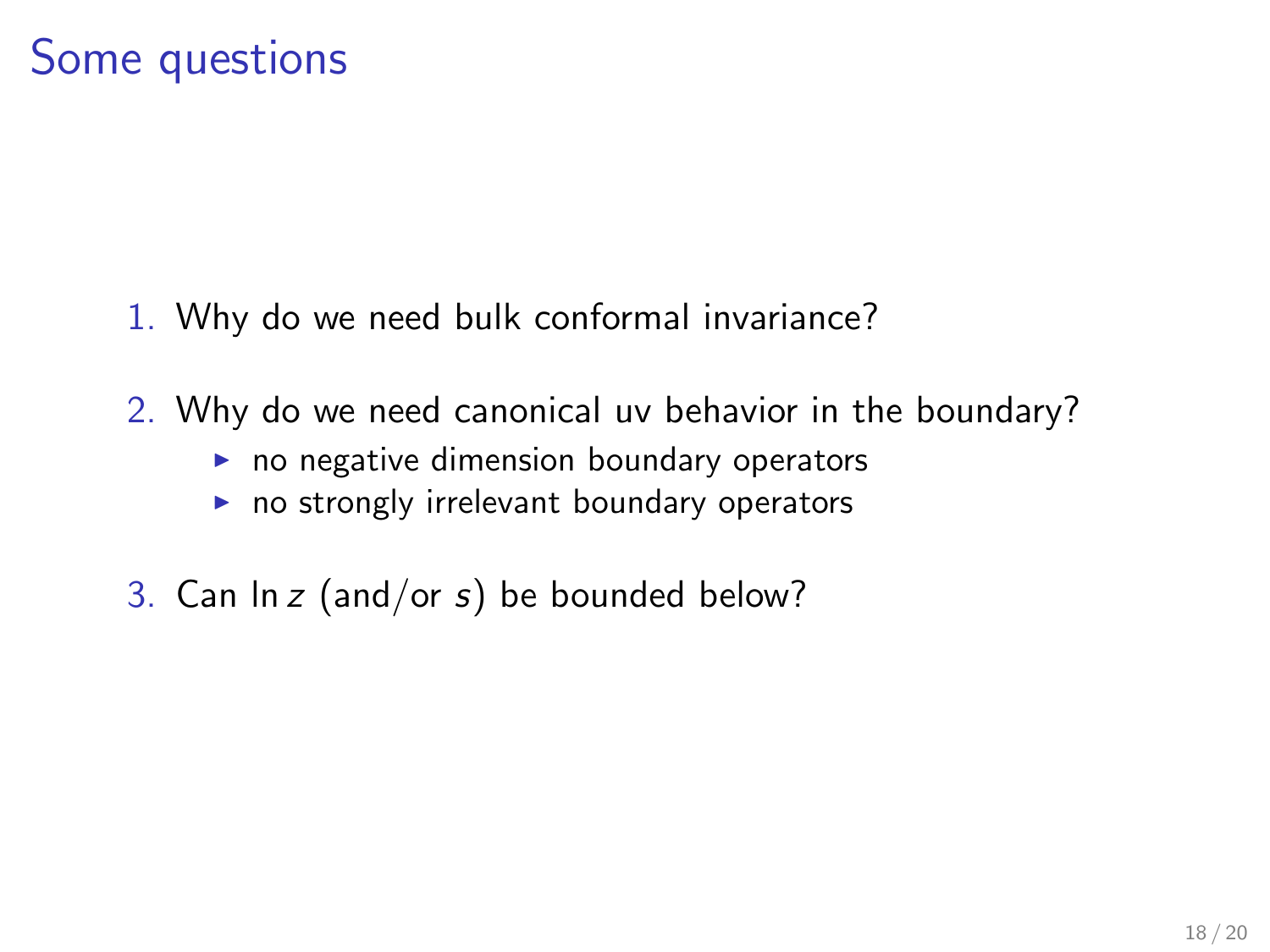Bulk conformal invariance and zeros of response functions

$$
\partial_t \hat{Q}_{bulk}(t) = \int_{\epsilon}^{L} dx \, [-\partial_x \hat{j}(t,x)] = \hat{j}(t,\epsilon)
$$

#### Define response functions

$$
R_a^{\pm}(\omega)=\pm\int_0^{\pm\infty}dt\,\,e^{i\omega t-\delta|t|}\langle\{i\hat{\jmath}(t,\epsilon),\,\hat{\phi}_a(0)\}\rangle
$$

 $R^+_a(\omega)$  is analytic in the upper half-plane,  $R^-_a(\omega)$  in the lower.

#### Use the conservation equation

$$
G_{a,\epsilon}^{\pm}(\omega)=\pm\int_0^{\pm\infty}dt\,\,e^{i\omega t-\delta|t|}\langle\{\hat{Q}_{bulk}(t),\,\hat{\phi}_a(0)\}\rangle=\frac{R_a^{\pm}(\omega)}{\omega\pm i\delta}
$$